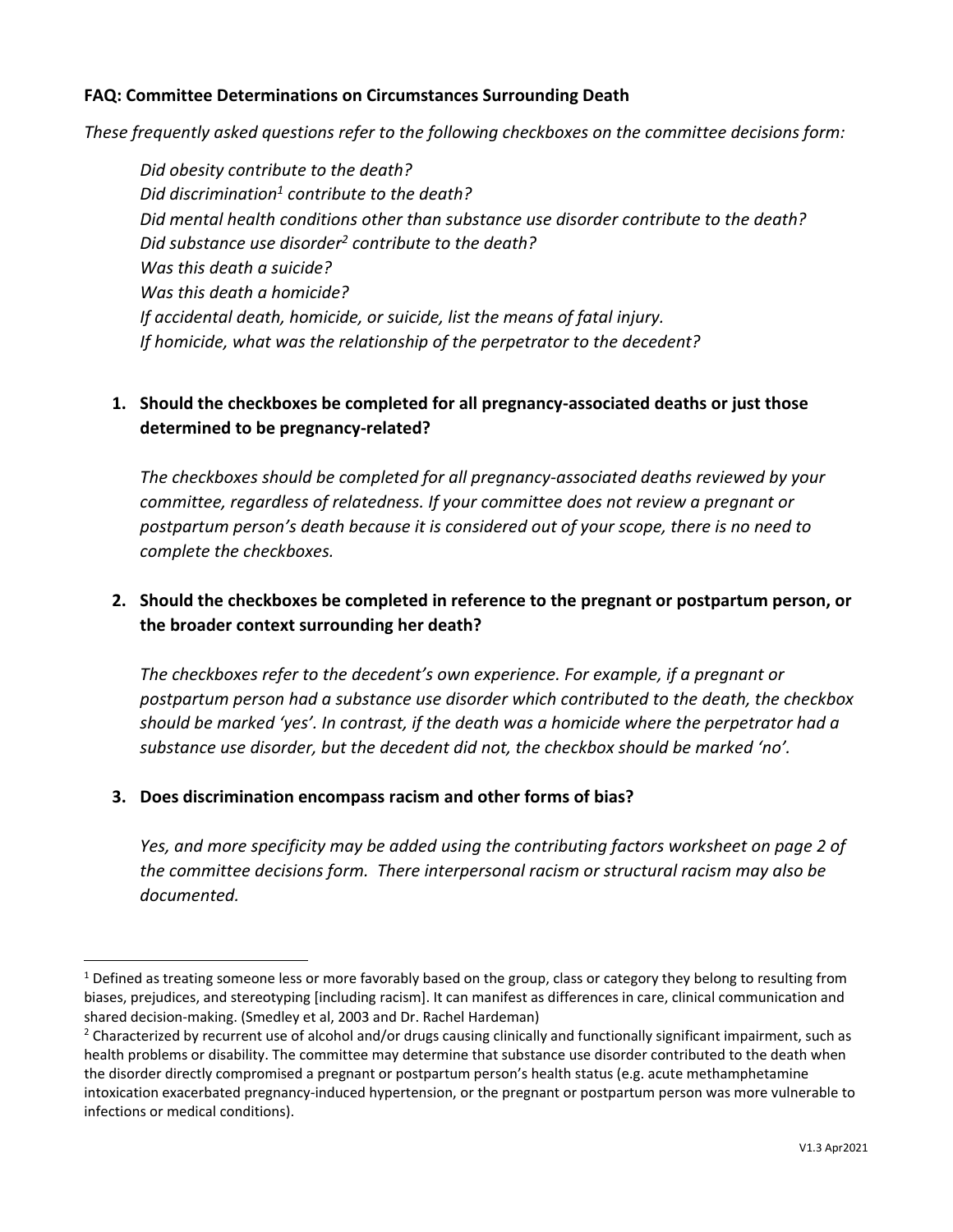### **4. If substance use was involved in the death, should we choose 'yes' for the substance use disorder checkbox?**

*This checkbox refers to 'substance use disorder', not just substance use. The committee should only choose 'yes' or 'probably' if there is indication of a substance use disorder diagnosis or an expert on the committee (e.g. psychiatrist, psychologist, licensed counselor) who feels that the criteria for a diagnosis of substance use disorder are met based on the available information. Additionally, the checkbox should only be marked 'yes' if the committee decides that the substance use disorder was a contributing factor in the death. If the pregnant or postpartum person had a substance use disorder but this did not contribute to the death, the checkbox should be marked 'no'.*

*If substance use was involved in the death, and the committee determines the death was an intentional or accidental overdose, this should be recorded as poisoning/overdose under means of fatal injury.*

# *5.* **For the substance use disorder and mental health conditions checkboxes, is a formal diagnosis required?**

*A diagnosis should ideally be indicated in the pregnant or postpartum person's medical records. However, this may underestimate the number of pregnant or postpartum people with substance use disorder or mental health conditions if persons are unable to access care or treatment. Refer to your review committee subject matter experts (e.g. psychiatrist, psychologist, licensed counselor) to determine whether the criteria for a diagnosis of substance use disorder or another mental health condition are met based on the available information.*

# **6. If substance use disorder contributed to the death, but another mental health condition did not, should we also choose 'yes' for the mental health conditions checkbox?**

*No, substance use disorder should be captured separately from other mental health conditions.*

#### **7. When do we need to choose a means of fatal injury on the committee decisions form?**

*If the committee determines that a death was an accidental death, homicide, or suicide, they should also determine the means of fatal injury to be recorded on the committee decisions form. Unintentional and intentional overdoses should be recorded as poisoning/overdose.* 

#### **8. When do we need to choose a relationship of the perpetrator to the decedent?**

*If the committee determines that a death was a homicide, they should also record the relationship of the perpetrator to the decedent on the committee decisions forms. The means of fatal injury checkbox should also be filled out for all homicides.*